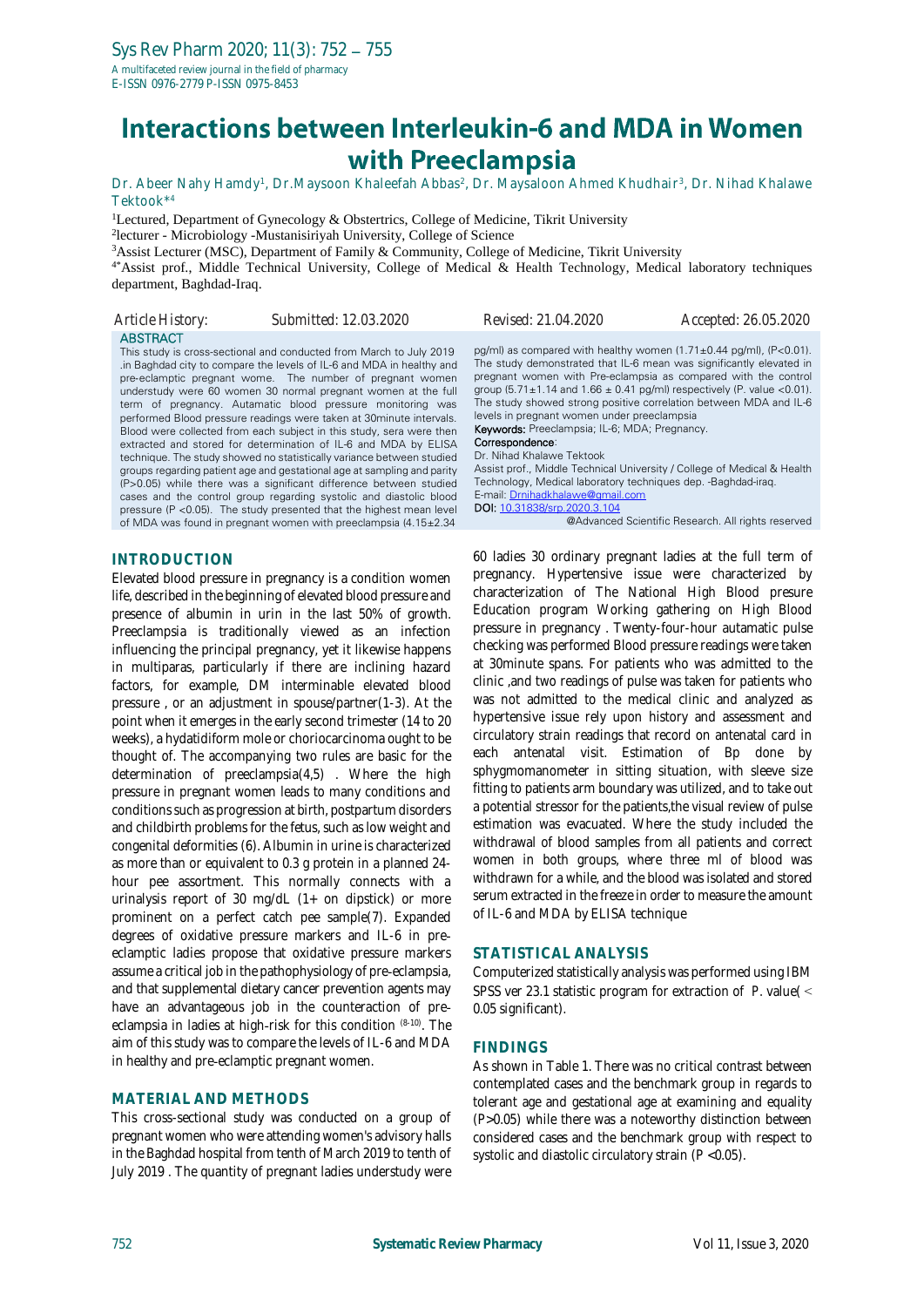| Parameters (Mean±SD)   | Pre-eclampsia      | Control group    |  |  |  |
|------------------------|--------------------|------------------|--|--|--|
| No.                    | 20                 | 22               |  |  |  |
| Maternal age (yeas)    | $32.2 + 5.9$       | $32.2 \pm 6.2$   |  |  |  |
| Gestational age        | $34.1 \pm 3.2$     | $35.4 \pm 6.6$   |  |  |  |
| Parity, median (Range) | $1(1-6)$           | $2(1-6)$         |  |  |  |
| Mean SBP, mm Hg        | $148.6 \pm 14.3*$  | $110.8 \pm 7.4$  |  |  |  |
| Mean DBP, mm Hg        | $96.6 \pm 12.9$ *  | $69.4 \pm 8.3$   |  |  |  |
| Maximal SBP,           | $177.9 \pm 24.1*$  | $119.0 \pm 10.2$ |  |  |  |
| Maximal DBP,           | $118.8 \pm 12.8^*$ | $74.7 \pm 13.3$  |  |  |  |
|                        |                    |                  |  |  |  |

**Table 1:** General properties of planned women

The study presented that the maximum mean of MDA stayed found in pregnant women with preeclampsia (4.15±2.34 pg/ml) as compared with healthy women  $(1.71\pm0.44$  pg/ml).

| Table Z: MDA levels In enfolled women. |     |                                |         |          |  |
|----------------------------------------|-----|--------------------------------|---------|----------|--|
| Studied group                          | No. | MDA (pg/ml)<br>$(Mean \pm SD)$ | T. test | P. Value |  |
| Preeclampsia women                     | 60  | $4.27 + 2.34$                  | 6.3     | $0.006*$ |  |
| Control group                          | 30  | $1.71 + 0.44$                  |         |          |  |

# **Table 2:** MDA levels in enrolled women

It was demonstrated that IL-6 was significantly elevated in study cases as compared with the control group (5.71±1.14 and 1.66 ± 0.41 pg/ml) respectively.

| $IL-6$ (pg/ml) | Pre-eclampsia | Control group |  |  |  |
|----------------|---------------|---------------|--|--|--|
| Mean           | 5.71          | 1.66          |  |  |  |
| <b>SD</b>      | 1.14          | 0.41          |  |  |  |
| <b>SFM</b>     | 0.25          | 0.08          |  |  |  |
|                | 60            | 30            |  |  |  |

**Table 3:** Level of IL-6 in enrolled women

T. Test: 15.4 P. value: 0.001 (Significant)

The study showed strong positive correlation between MDA and IL-6 levels in pregnant women under preeclampsia (Figure 1).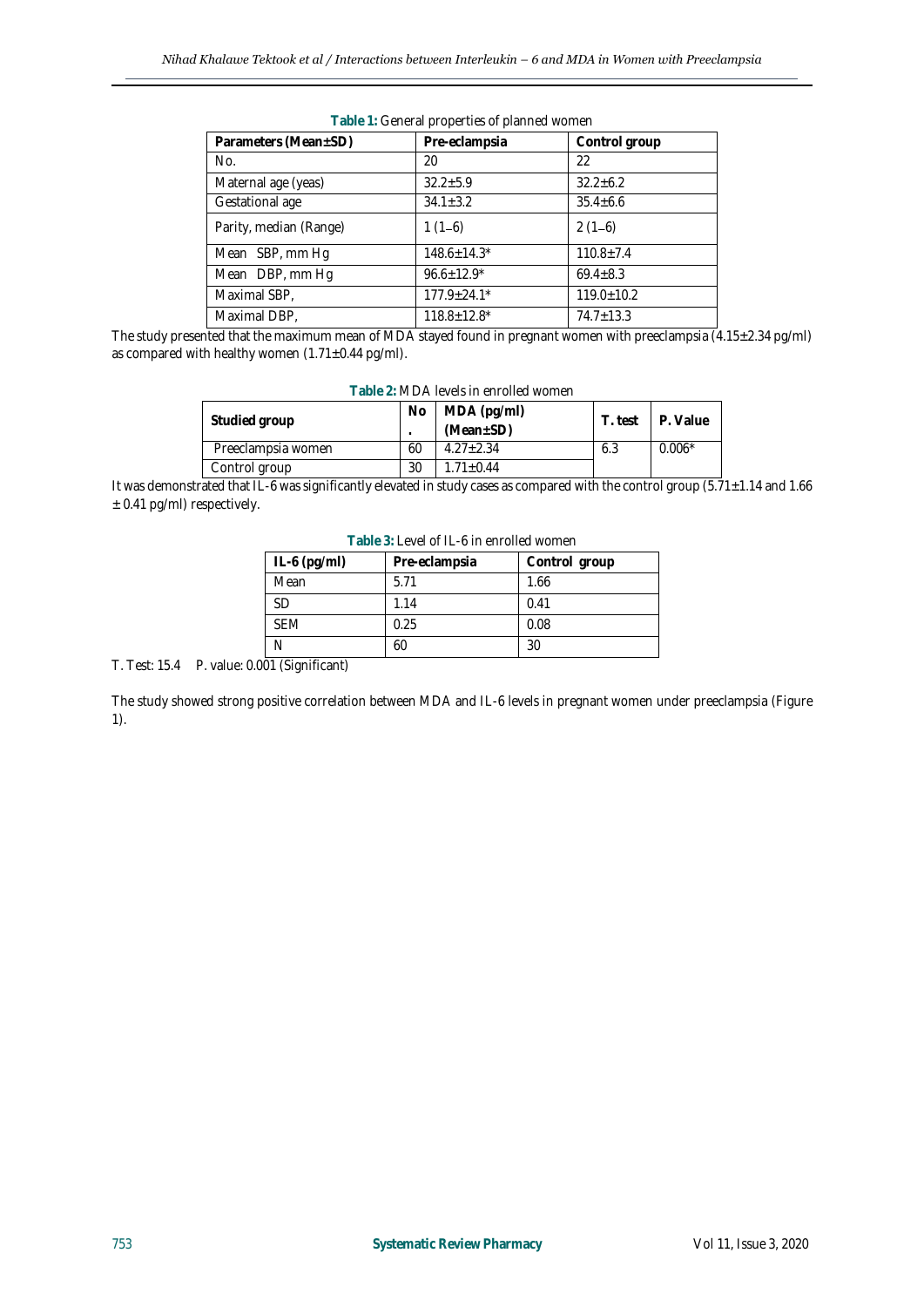

**Figure 1:** Correlation between MDA and IL-6 levels in pregnant women with preeclampsia.

### **DISCUSSION**

In the present study, IL-6 uncovered an exceptionally critical rise when recognized in ladies with preeclmsia in examination with sound benchmark group. It is the chemokine which has been required in intense contamination and inflamamtion disease (9). Sevveral study detailed a noteworthy increment in the serum centralizations of IL-6, in ladies with preeclamisa, inferred that the expanded cytokines were identified with the aggravation and numerous variables may assume a specific job in the cells harm (11,12). It was accounted for that hypertesion pregnancy is related with the creation of a wide scope of proinflammatory cytokines and chemokines, Where the high pressure in pregnant women leads to many conditions and conditions such as progression at birth, postpartum disorders and childbirth problems for the fetus, such as low weight and congenital deformities. (13,14) .

Regarding MDA level, several studies indicated that patients groups had higher MDA levels compared to controls suggesting that MDA production is increased when preeclampsia was occur in pregnant women (15) . Yeni *et al*[\(16\)](https://www.ncbi.nlm.nih.gov/pmc/articles/PMC130099/#r14)  demonstrated that a positive correlation between MDA and IL-6 levels since it is obscure for preeclampsia in the third trimester of pregnancy. The assessment reinforces the theory that there is sheltered brokenness in preeclampsia, with an extension in the production of expert ignitable cytokines IL-6 and TNF-an, and a compensatory (17). It was shown by an other examination that interleukin-6 treatment prompts an expanded pace of preeclampsia in pregnant ladies in the last trimester(18). since it is dubious for preeclampsia in the third trimester of pregnancy. The assessment reinforces the theory

that there is immune brokenness in preeclampsia, with an extension in the production of expert inflammatory cytokines like IL-6 and oxidative pressure markers in preeclampsia (19). These outcomes may affirm that IL-6 and oxidative pressure markers plasma fixation could mirror the seriousness of endothelial harm in this gathering of females. Almost certainly, the danger of appearance and movement of some cardiovascular infections in preëclampsia patients with ultrasound fea¬tures of placental inadequacy being a lot higher compared with preëclampsia ladies without such abnormalities (20-22) .

## **CONCLUSIONS**

It was concluded that there was a significant relation of IL-6 and MDA in occarance of preeclampsia in pregnant.

#### **REFERENCES**

- 1. Cudihy D, Lee R. The pathophysiology of preeclampsia: current clinical concepts. J Obstet Gynaecol 2009;29:576-82.
- 2. Laurenti R, Jorge M, Gotlieb S. A mortalidade materna nas capitais brasileiras: algumas caracteri sticas e estimativa de um fator de ajuste. Rev Bras Epidemiol 2004;7:449-60.
- 3. American College of Obstetrics and Gynecology ACOG. Practice Bulletin Committee. Diagnosis and management of preeclampsia and eclampsia. Obstet Gynecol 2002;99:159-67.
- 4. NHBPEP. Report of the National High Blood Pressure Education Program Working Group on high blood